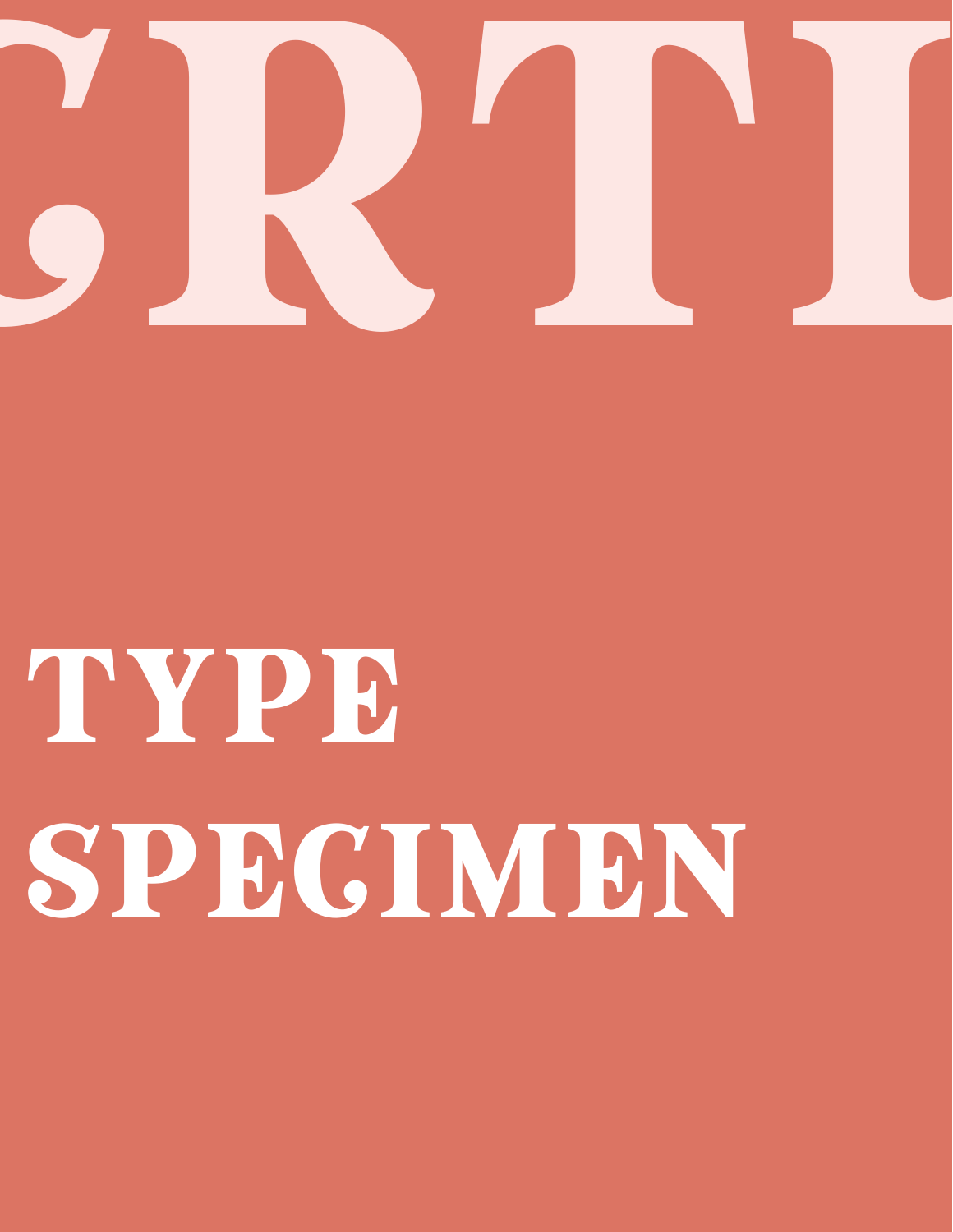Charcter Set<br>
A B C D E<br>
N O P Q R<br>
a b c d e<br>
o p g r A B C D E F G H I J K L M N O P Q R S T U V W X Y Z a b c d e f g h i j k l m n o p q r s t u v w x y z 1 2 3 4 5 6 7 8 9 0

## A B C D E F G H I J K L M N O P Q R S T U V W X Y Z a b c d e f g h i j k l m n o p q r s t u v w x y z

1 2 3 4 5 6 7 8 9 0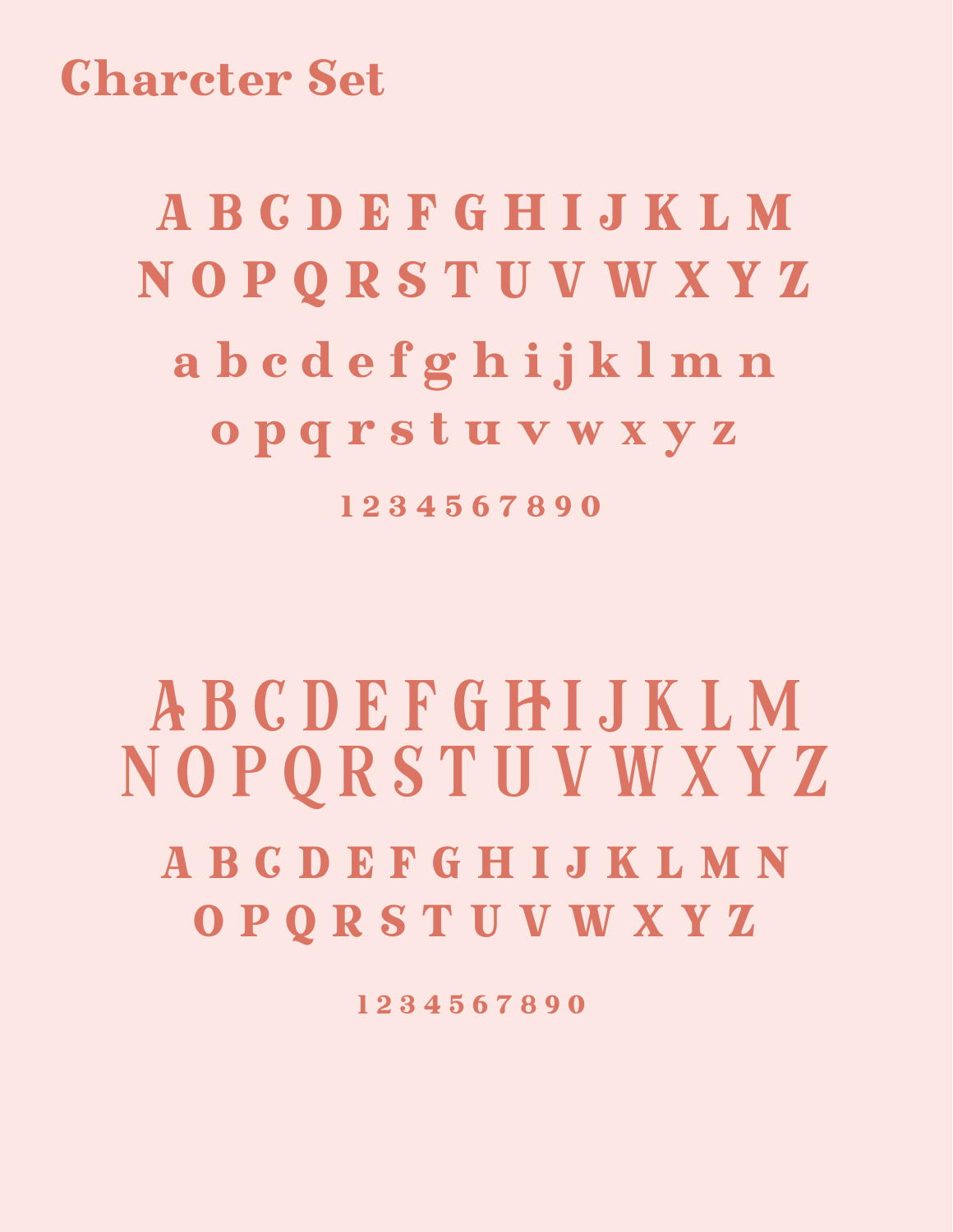## TITLE & Text No. 72

Classical antiquity (also the classical era, classical period or classical age) is the period of cultural history between the 8th century BC and the 6th century AD centered on the Mediterranean Sea,[note 1] comprising the interlocking civilizations of ancient Greece and ancient Rome known as the Greco-Roman world. It is the period in which both Greek and Roman societies flourished and wielded great influence throughout much of Europe, Northern Africa, and West Asia.



The Parthenon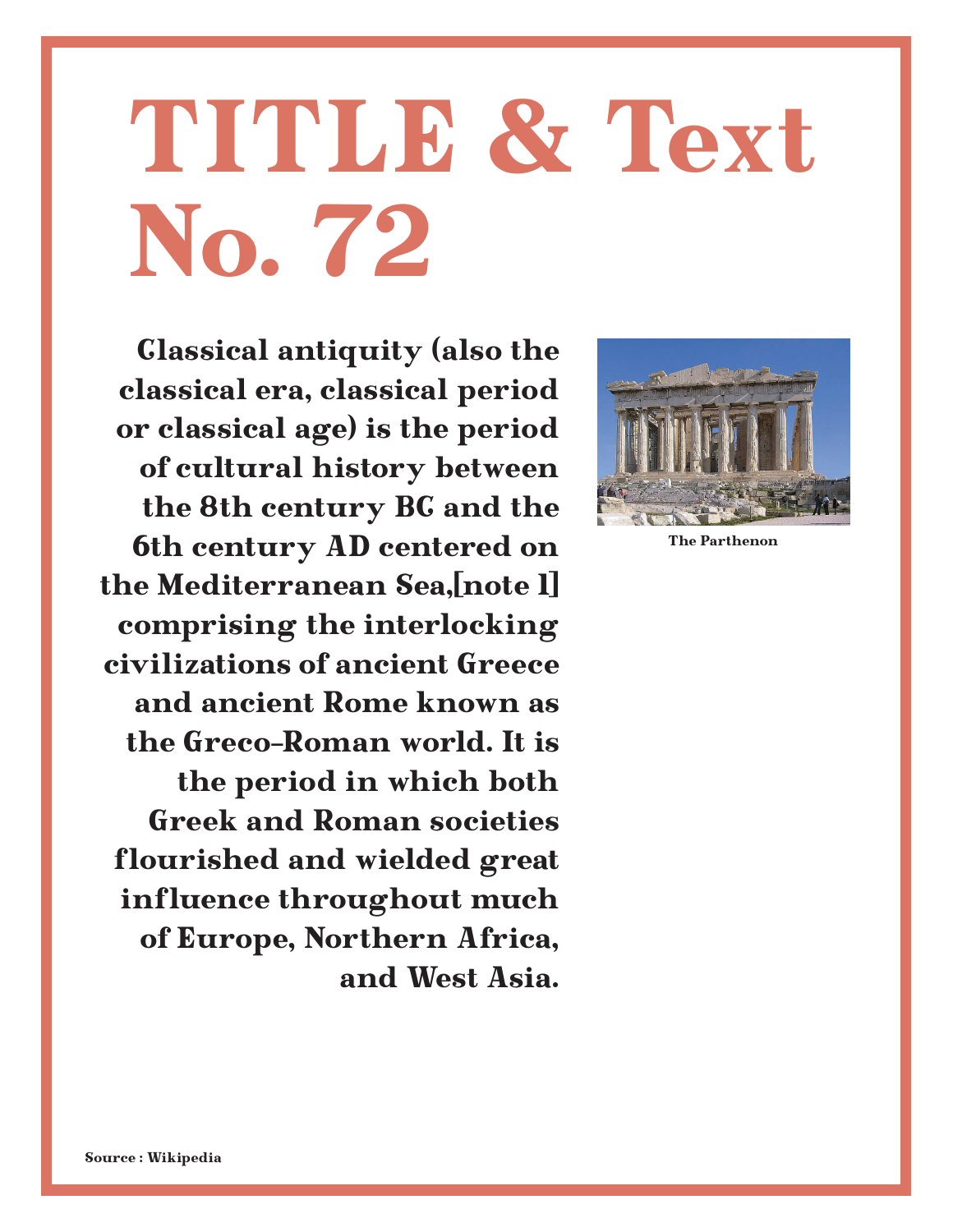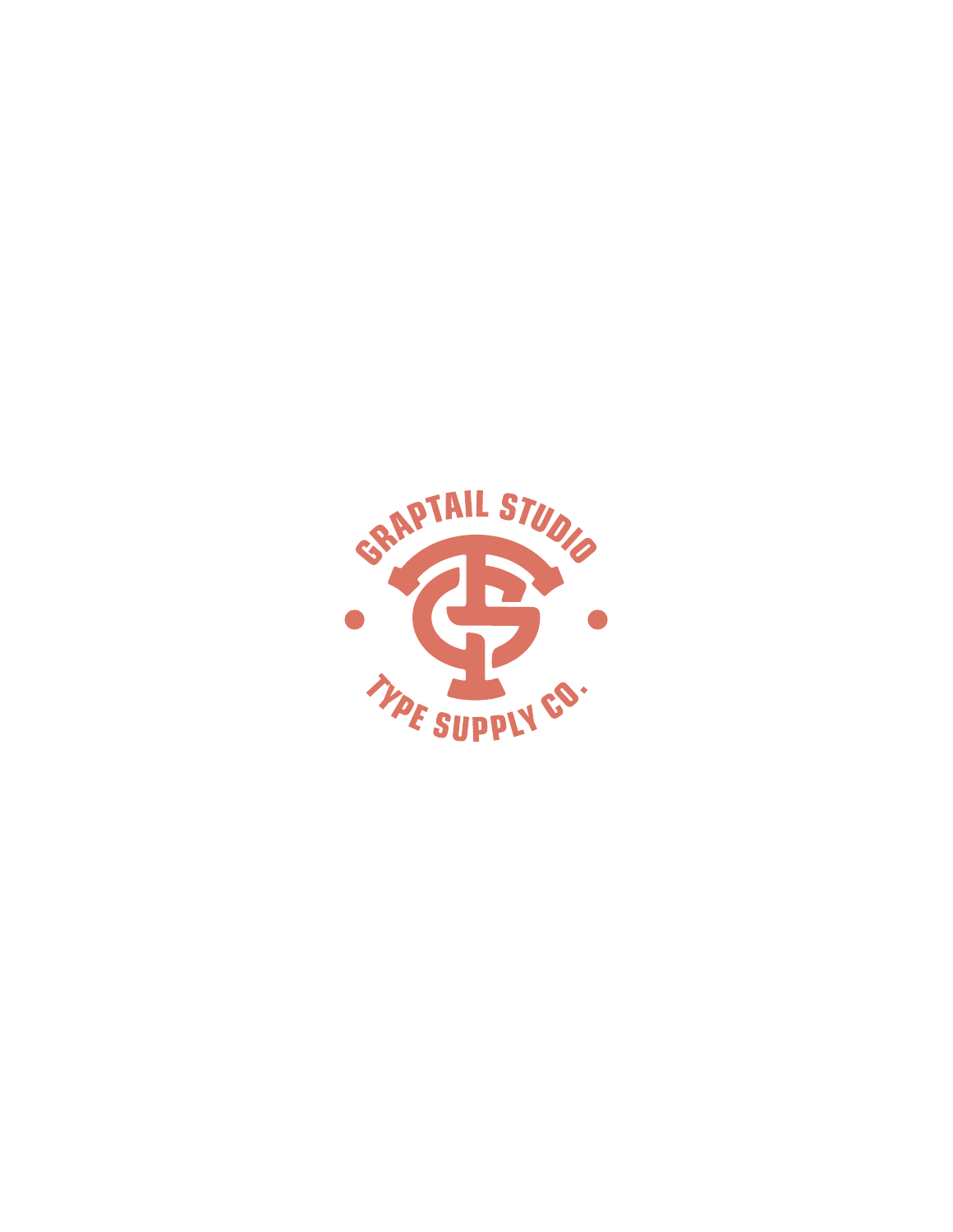

**Cortila Comes With Oldstyle Characters**